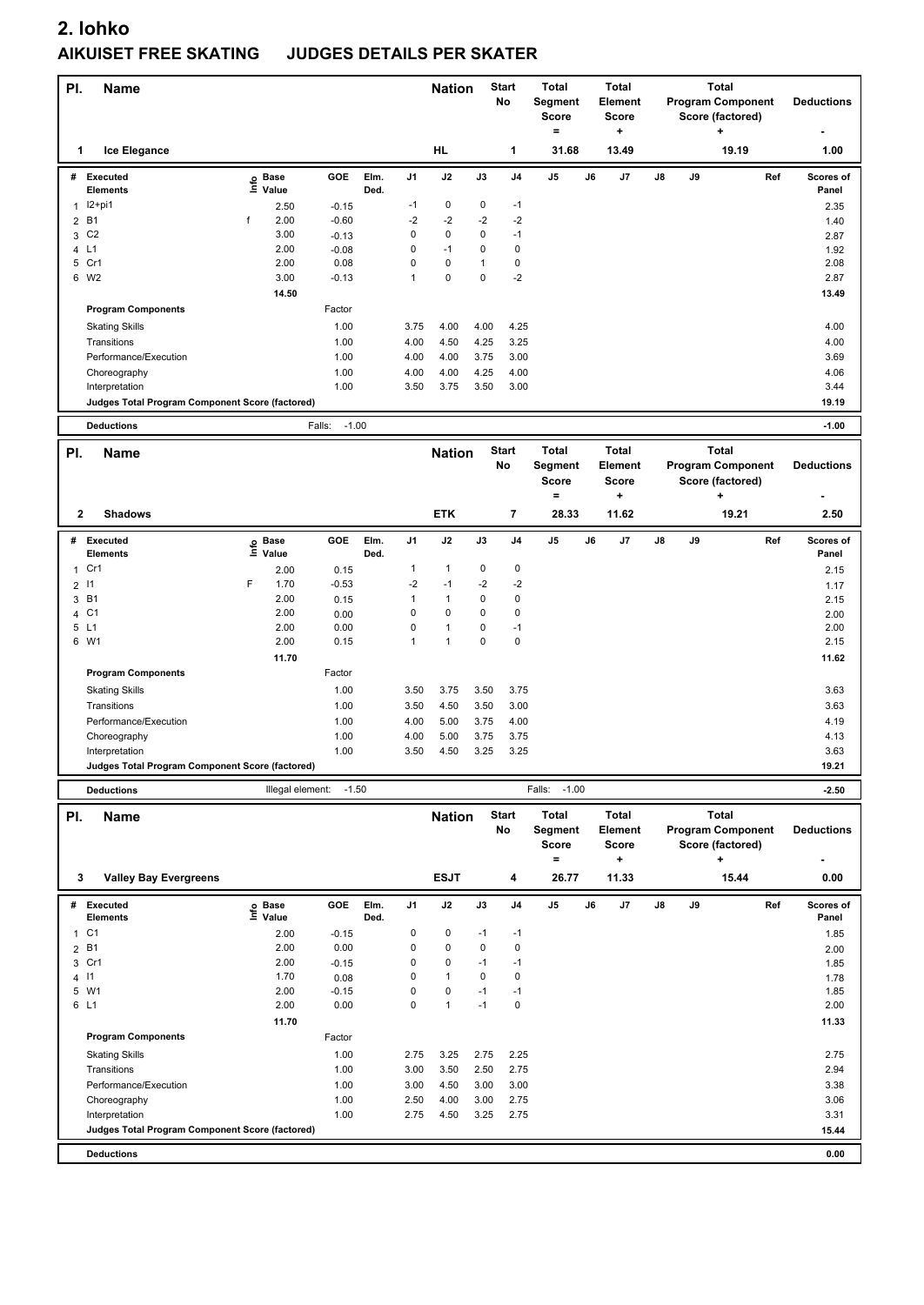| PI.          | <b>Name</b>                                     |                                  |                   |      |                | <b>Nation</b>  |      | <b>Start</b><br>No | <b>Total</b><br>Segment |    | Total<br><b>Element</b> |               |    | <b>Total</b><br><b>Program Component</b> |     | <b>Deductions</b> |
|--------------|-------------------------------------------------|----------------------------------|-------------------|------|----------------|----------------|------|--------------------|-------------------------|----|-------------------------|---------------|----|------------------------------------------|-----|-------------------|
|              |                                                 |                                  |                   |      |                |                |      |                    | <b>Score</b>            |    | <b>Score</b>            |               |    | Score (factored)                         |     |                   |
|              |                                                 |                                  |                   |      |                |                |      |                    | $=$                     |    | ÷                       |               |    |                                          |     |                   |
| 4            | <b>Team Sirius</b>                              |                                  |                   |      |                | <b>LTL</b>     |      | 3                  | 26.12                   |    | 10.42                   |               |    | 16.70                                    |     | 1.00              |
| #            | <b>Executed</b>                                 | <b>Base</b>                      | <b>GOE</b>        | Elm. | J <sub>1</sub> | J2             | J3   | J4                 | J5                      | J6 | J7                      | $\mathsf{J}8$ | J9 |                                          | Ref | Scores of         |
|              | <b>Elements</b>                                 | ١nf٥<br>Value                    |                   | Ded. |                |                |      |                    |                         |    |                         |               |    |                                          |     | Panel             |
| $\mathbf{1}$ | <b>B1</b>                                       | 2.00                             | $-0.23$           |      | $-1$           | 0              | $-1$ | $-1$               |                         |    |                         |               |    |                                          |     | 1.77              |
|              | 2L1                                             | 2.00                             | 0.00              |      | 0              | 0              | 0    | $\pmb{0}$          |                         |    |                         |               |    |                                          |     | 2.00              |
|              | $3 \mid 1$                                      | 1.70                             | $-0.08$           |      | 0              | 0              | $-1$ | 0                  |                         |    |                         |               |    |                                          |     | 1.62              |
| 4            | W1                                              | 2.00                             | 0.08              |      | $\mathsf 0$    | 0              | 0    | 1                  |                         |    |                         |               |    |                                          |     | 2.08              |
|              | 5 C1                                            | f<br>2.00                        | $-0.60$           |      | $-1$           | $-3$           | $-2$ | $-2$               |                         |    |                         |               |    |                                          |     | 1.40              |
|              | 6 Cr1                                           | 2.00                             | $-0.45$           |      | $-1$           | $-2$           | $-2$ | $-1$               |                         |    |                         |               |    |                                          |     | 1.55              |
|              |                                                 | 11.70                            |                   |      |                |                |      |                    |                         |    |                         |               |    |                                          |     | 10.42             |
|              | <b>Program Components</b>                       |                                  | Factor            |      |                |                |      |                    |                         |    |                         |               |    |                                          |     |                   |
|              | <b>Skating Skills</b>                           |                                  | 1.00              |      | 3.25           | 3.00           | 3.25 | 3.50               |                         |    |                         |               |    |                                          |     | 3.25              |
|              | Transitions                                     |                                  | 1.00              |      | 3.00           | 2.50           | 4.25 | 4.00               |                         |    |                         |               |    |                                          |     | 3.44              |
|              | Performance/Execution                           |                                  | 1.00              |      | 3.00           | 3.00           | 3.50 | 3.00               |                         |    |                         |               |    |                                          |     | 3.13              |
|              | Choreography                                    |                                  | 1.00              |      | 3.00           | 3.50           | 4.50 | 3.50               |                         |    |                         |               |    |                                          |     | 3.63              |
|              | Interpretation                                  |                                  | 1.00              |      | 3.00           | 3.00           | 4.00 | 3.00               |                         |    |                         |               |    |                                          |     | 3.25              |
|              | Judges Total Program Component Score (factored) |                                  |                   |      |                |                |      |                    |                         |    |                         |               |    |                                          |     | 16.70             |
|              | <b>Deductions</b>                               |                                  | $-1.00$<br>Falls: |      |                |                |      |                    |                         |    |                         |               |    |                                          |     | $-1.00$           |
|              |                                                 |                                  |                   |      |                |                |      |                    |                         |    |                         |               |    |                                          |     |                   |
| PI.          | <b>Name</b>                                     |                                  |                   |      |                | <b>Nation</b>  |      | <b>Start</b>       | <b>Total</b>            |    | <b>Total</b>            |               |    | <b>Total</b>                             |     |                   |
|              |                                                 |                                  |                   |      |                |                |      | No                 | Segment                 |    | <b>Element</b>          |               |    | <b>Program Component</b>                 |     | <b>Deductions</b> |
|              |                                                 |                                  |                   |      |                |                |      |                    | <b>Score</b>            |    | <b>Score</b>            |               |    | Score (factored)                         |     |                   |
|              |                                                 |                                  |                   |      |                |                |      |                    | $\equiv$                |    | +                       |               |    | ٠                                        |     |                   |
| 5            | <b>Sun City Secret</b>                          |                                  |                   |      |                | <b>VG-62</b>   |      | 11                 | 25.77                   |    | 11.01                   |               |    | 14.76                                    |     | 0.00              |
| #            | Executed                                        | <b>Base</b><br>e Base<br>⊑ Value | GOE               | Elm. | J1             | J2             | J3   | J <sub>4</sub>     | J <sub>5</sub>          | J6 | J7                      | J8            | J9 |                                          | Ref | Scores of         |
|              | <b>Elements</b>                                 |                                  |                   | Ded. |                |                |      |                    |                         |    |                         |               |    |                                          |     | Panel             |
| 1            | Cr1                                             | 2.00                             | $-0.30$           |      | $-1$           | $-1$           | $-1$ | $-1$               |                         |    |                         |               |    |                                          |     | 1.70              |
| 2            | 12                                              | 2.00                             | $-0.08$           |      | $-1$           | $\mathbf{1}$   | 0    | $-1$               |                         |    |                         |               |    |                                          |     | 1.92              |
|              | 3 B1                                            | 2.00                             | $-0.08$           |      | $-1$           | 1              | $-1$ | 0                  |                         |    |                         |               |    |                                          |     | 1.92              |
| 4            | C <sub>1</sub>                                  | 2.00                             | $-0.15$           |      | $-1$           | 0              | 0    | $-1$               |                         |    |                         |               |    |                                          |     | 1.85              |
|              | 5 L1                                            | 2.00                             | $-0.38$           |      | $-1$           | $-1$           | $-1$ | $-2$               |                         |    |                         |               |    |                                          |     | 1.62              |
|              | 6 W1                                            | 2.00                             | 0.00              |      | $\mathbf 0$    | $\mathbf{1}$   | $-1$ | 0                  |                         |    |                         |               |    |                                          |     | 2.00              |
|              |                                                 | 12.00                            |                   |      |                |                |      |                    |                         |    |                         |               |    |                                          |     | 11.01             |
|              | <b>Program Components</b>                       |                                  | Factor            |      |                |                |      |                    |                         |    |                         |               |    |                                          |     |                   |
|              | <b>Skating Skills</b>                           |                                  | 1.00              |      | 2.25           | 3.25           | 2.50 | 2.75               |                         |    |                         |               |    |                                          |     | 2.69              |
|              | Transitions                                     |                                  | 1.00              |      | 2.25           | 2.50           | 2.50 | 2.75               |                         |    |                         |               |    |                                          |     | 2.50              |
|              | Performance/Execution                           |                                  | 1.00              |      | 2.50           | 4.00           | 2.75 | 3.50               |                         |    |                         |               |    |                                          |     | 3.19              |
|              | Choreography                                    |                                  | 1.00              |      | 2.75           | 3.50           | 3.25 | 3.00               |                         |    |                         |               |    |                                          |     | 3.13              |
|              | Interpretation                                  |                                  | 1.00              |      | 2.50           | 4.50           | 3.00 | 3.00               |                         |    |                         |               |    |                                          |     | 3.25              |
|              | Judges Total Program Component Score (factored) |                                  |                   |      |                |                |      |                    |                         |    |                         |               |    |                                          |     | 14.76             |
|              | <b>Deductions</b>                               |                                  |                   |      |                |                |      |                    |                         |    |                         |               |    |                                          |     | 0.00              |
|              |                                                 |                                  |                   |      |                |                |      | <b>Start</b>       | Total                   |    | <b>Total</b>            |               |    | <b>Total</b>                             |     |                   |
| PI.          | Name                                            |                                  |                   |      |                | <b>Nation</b>  |      | No                 | Segment                 |    | Element                 |               |    | <b>Program Component</b>                 |     | <b>Deductions</b> |
|              |                                                 |                                  |                   |      |                |                |      |                    | <b>Score</b>            |    | <b>Score</b>            |               |    | Score (factored)                         |     |                   |
|              |                                                 |                                  |                   |      |                |                |      |                    | $=$                     |    | +                       |               |    | +                                        |     |                   |
|              |                                                 |                                  |                   |      |                |                |      |                    |                         |    |                         |               |    |                                          |     |                   |
| 6            | <b>Ice Comedy</b>                               |                                  |                   |      |                | <b>TTK</b>     |      | 5                  | 25.66                   |    | 9.10                    |               |    | 16.56                                    |     | 0.00              |
|              | # Executed                                      |                                  | GOE               | Elm. | J <sub>1</sub> | J2             | J3   | J4                 | J5                      | J6 | J7                      | J8            | J9 |                                          | Ref | Scores of         |
|              |                                                 |                                  |                   |      |                |                |      |                    |                         |    |                         |               |    |                                          |     |                   |
|              | Elements                                        | e Base<br>⊑ Value                |                   | Ded. |                |                |      |                    |                         |    |                         |               |    |                                          |     | Panel             |
|              | 1 C1                                            | 2.00                             | $-0.30$           |      | $-1$           | 0              | $-2$ | $-1$               |                         |    |                         |               |    |                                          |     | 1.70              |
|              | 2 L1                                            | 2.00                             | 0.00              |      | 0              | 0              | 0    | 0                  |                         |    |                         |               |    |                                          |     | 2.00              |
|              | 3 B1                                            | 2.00                             | $-0.15$           |      | 0              | 0              | $-1$ | $-1$               |                         |    |                         |               |    |                                          |     | 1.85              |
|              | 4 W1                                            | 2.00                             | 0.15              |      | $\mathbf{1}$   | 1              | 0    | 0                  |                         |    |                         |               |    |                                          |     | 2.15              |
|              | $5$ $11$<br>6 Cr                                | 1.70<br>0.00                     | $-0.30$<br>0.00   |      | $-1$           | $-1$<br>$\sim$ | $-1$ | $-1$<br>ä,         |                         |    |                         |               |    |                                          |     | 1.40<br>0.00      |

| <b>Deductions</b>                               |      |         |                          |      |      |                          | 0.00  |  |
|-------------------------------------------------|------|---------|--------------------------|------|------|--------------------------|-------|--|
| Judges Total Program Component Score (factored) |      |         |                          |      |      |                          | 16.56 |  |
| Interpretation                                  |      | 1.00    | 3.25                     | 3.50 | 4.50 | 2.00                     | 3.31  |  |
| Choreography                                    |      | 1.00    | 3.25                     | 4.00 | 4.25 | 2.50                     | 3.50  |  |
| Performance/Execution                           |      | 1.00    | 3.50                     | 4.00 | 3.50 | 3.00                     | 3.50  |  |
| Transitions                                     |      | 1.00    | 3.00                     | 3.50 | 3.25 | 3.25                     | 3.25  |  |
| <b>Skating Skills</b>                           |      | 1.00    | 3.25                     | 3.00 | 2.75 | 3.00                     | 3.00  |  |
| <b>Program Components</b>                       |      | Factor  |                          |      |      |                          |       |  |
|                                                 | 9.70 |         |                          |      |      |                          | 9.10  |  |
| 6 Cr                                            | 0.00 | 0.00    | $\overline{\phantom{a}}$ |      |      | $\overline{\phantom{a}}$ | 0.00  |  |
| 5 11                                            | 1.70 | $-0.30$ | $-1$                     | $-1$ | -1   | $-1$                     | 1.40  |  |
| 4 W1                                            | 2.00 | 0.15    |                          |      | 0    | 0                        | 2.15  |  |
| 3 B1                                            | 2.00 | $-0.15$ | 0                        | 0    | $-1$ | $-1$                     | 1.85  |  |
| 2 L1                                            | 2.00 | 0.00    | 0                        | 0    | 0    | 0                        | 2.00  |  |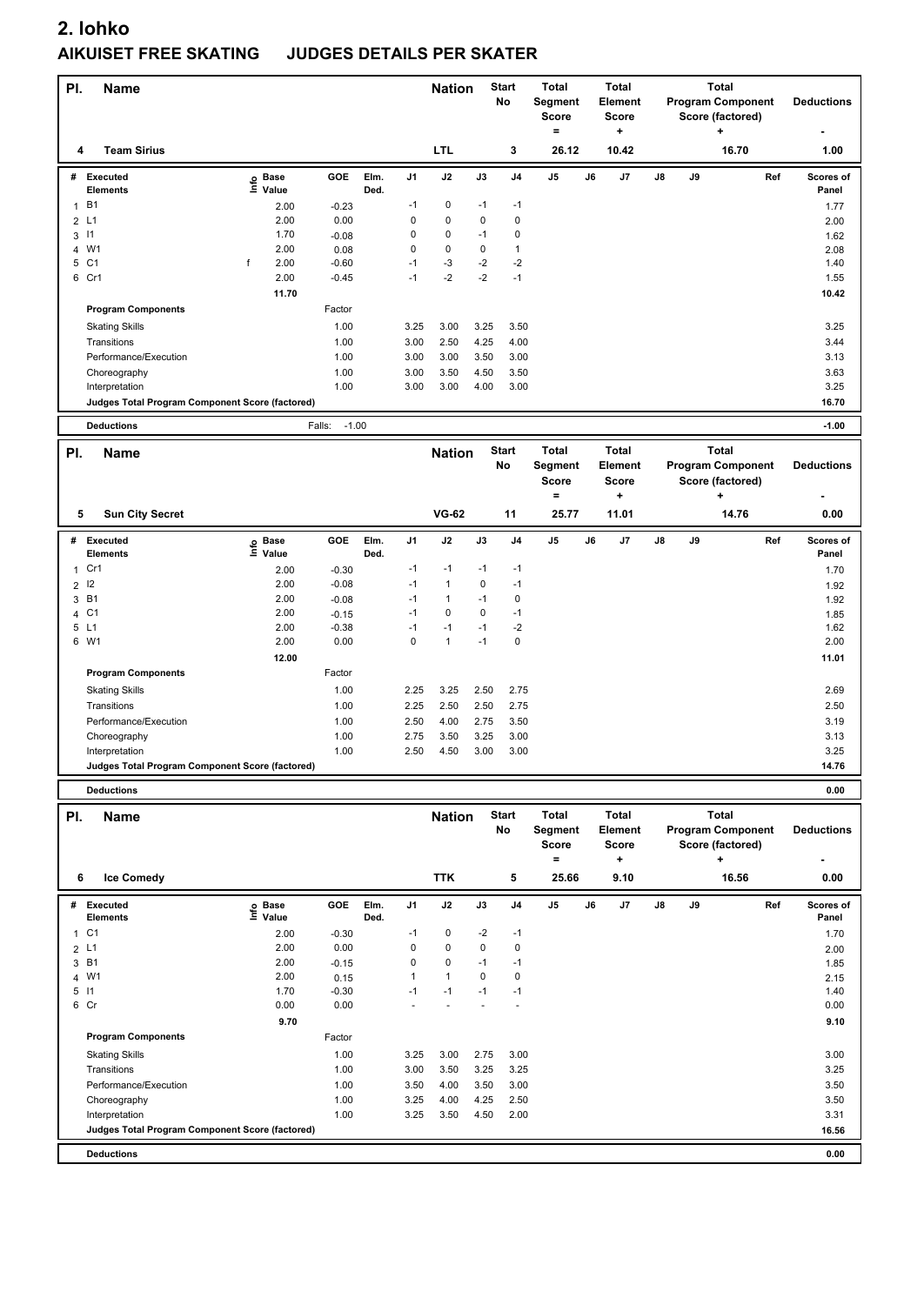| PI.          | <b>Name</b>                                     |                                  |                   |              |             | <b>Nation</b> |      | <b>Start</b><br>No | <b>Total</b><br>Segment<br><b>Score</b> |    | <b>Total</b><br><b>Element</b><br><b>Score</b> |               |    | <b>Total</b><br><b>Program Component</b><br>Score (factored) |     | <b>Deductions</b>  |
|--------------|-------------------------------------------------|----------------------------------|-------------------|--------------|-------------|---------------|------|--------------------|-----------------------------------------|----|------------------------------------------------|---------------|----|--------------------------------------------------------------|-----|--------------------|
| 7            | <b>DustyBlades</b>                              |                                  |                   |              |             | <b>TAPTL</b>  |      | 9                  | $\equiv$<br>25.18                       |    | ٠<br>10.56                                     |               |    | ÷<br>14.62                                                   |     | 0.00               |
| #            | <b>Executed</b><br><b>Elements</b>              | <b>Base</b><br>e Base<br>⊑ Value | GOE               | Elm.<br>Ded. | J1          | J2            | J3   | J <sub>4</sub>     | J5                                      | J6 | J7                                             | $\mathsf{J}8$ | J9 |                                                              | Ref | Scores of<br>Panel |
| $\mathbf{1}$ | L1                                              | 2.00                             | $-0.30$           |              | $-1$        | $-1$          | $-1$ | $-1$               |                                         |    |                                                |               |    |                                                              |     | 1.70               |
| 2            | W1                                              | 2.00                             | $-0.15$           |              | 0           | $\pmb{0}$     | $-1$ | $-1$               |                                         |    |                                                |               |    |                                                              |     |                    |
| 3            | B <sub>1</sub>                                  | 2.00                             | $-0.15$           |              | 0           | $\pmb{0}$     | $-1$ | $-1$               |                                         |    |                                                |               |    |                                                              |     | 1.85<br>1.85       |
|              | 4 Cr1                                           | 2.00                             | $-0.08$           |              | 1           | $-2$          | 0    | 0                  |                                         |    |                                                |               |    |                                                              |     | 1.92               |
| $5$ $11$     |                                                 | 1.70                             | $-0.23$           |              | $-1$        | $\pmb{0}$     | $-1$ | $-1$               |                                         |    |                                                |               |    |                                                              |     | 1.47               |
|              | 6 C1                                            | 2.00                             | $-0.23$           |              | $\mathbf 0$ | $-1$          | $-1$ | $-1$               |                                         |    |                                                |               |    |                                                              |     | 1.77               |
|              |                                                 | 11.70                            |                   |              |             |               |      |                    |                                         |    |                                                |               |    |                                                              |     | 10.56              |
|              | <b>Program Components</b>                       |                                  | Factor            |              |             |               |      |                    |                                         |    |                                                |               |    |                                                              |     |                    |
|              |                                                 |                                  |                   |              |             |               |      |                    |                                         |    |                                                |               |    |                                                              |     |                    |
|              | <b>Skating Skills</b>                           |                                  | 1.00              |              | 2.75        | 2.50          | 2.50 | 2.50               |                                         |    |                                                |               |    |                                                              |     | 2.56               |
|              | Transitions                                     |                                  | 1.00              |              | 2.75        | 2.00          | 2.75 | 2.75               |                                         |    |                                                |               |    |                                                              |     | 2.56               |
|              | Performance/Execution                           |                                  | 1.00              |              | 3.00        | 3.00          | 3.50 | 2.50               |                                         |    |                                                |               |    |                                                              |     | 3.00               |
|              | Choreography                                    |                                  | 1.00              |              | 4.00        | 2.50          | 3.50 | 3.25               |                                         |    |                                                |               |    |                                                              |     | 3.31               |
|              | Interpretation                                  |                                  | 1.00              |              | 3.25        | 3.00          | 3.75 | 2.75               |                                         |    |                                                |               |    |                                                              |     | 3.19               |
|              | Judges Total Program Component Score (factored) |                                  |                   |              |             |               |      |                    |                                         |    |                                                |               |    |                                                              |     | 14.62              |
|              | <b>Deductions</b>                               |                                  |                   |              |             |               |      |                    |                                         |    |                                                |               |    |                                                              |     | 0.00               |
|              |                                                 |                                  |                   |              |             |               |      |                    |                                         |    |                                                |               |    |                                                              |     |                    |
| PI.          | <b>Name</b>                                     |                                  |                   |              |             | <b>Nation</b> |      | <b>Start</b>       | <b>Total</b>                            |    | <b>Total</b>                                   |               |    | <b>Total</b>                                                 |     |                    |
|              |                                                 |                                  |                   |              |             |               |      | No                 | Segment                                 |    | <b>Element</b>                                 |               |    | <b>Program Component</b>                                     |     | <b>Deductions</b>  |
|              |                                                 |                                  |                   |              |             |               |      |                    | <b>Score</b><br>$\equiv$                |    | <b>Score</b><br>٠.                             |               |    | Score (factored)<br>$\ddot{}$                                |     |                    |
|              |                                                 |                                  |                   |              |             |               |      |                    |                                         |    |                                                |               |    |                                                              |     |                    |
| 8            | Audax                                           |                                  |                   |              |             | <b>PTL</b>    |      | 6                  | 24.74                                   |    | 11.17                                          |               |    | 15.57                                                        |     | 2.00               |
| #            | Executed                                        |                                  | GOE               | Elm.         | J1          | J2            | J3   | J <sub>4</sub>     | J5                                      | J6 | J7                                             | J8            | J9 |                                                              | Ref | Scores of          |
|              | <b>Elements</b>                                 | e Base<br>E Value                |                   | Ded.         |             |               |      |                    |                                         |    |                                                |               |    |                                                              |     | Panel              |
| 1            | W <sub>1</sub>                                  | F<br>2.00                        | $-0.60$           |              | $-2$        | $-2$          | $-2$ | $-2$               |                                         |    |                                                |               |    |                                                              |     | 1.40               |
|              | 2 B1                                            | 2.00                             | $-0.08$           |              | 0           | $\pmb{0}$     | 0    | $-1$               |                                         |    |                                                |               |    |                                                              |     | 1.92               |
| 3            | C <sub>1</sub>                                  | 2.00                             | 0.00              |              | 0           | $\mathbf{1}$  | $-1$ | 0                  |                                         |    |                                                |               |    |                                                              |     | 2.00               |
|              | 4 L1                                            | 2.00                             | $-0.15$           |              | 0           | $\pmb{0}$     | $-1$ | $-1$               |                                         |    |                                                |               |    |                                                              |     | 1.85               |
|              | $5$ $12$                                        | 2.00                             | 0.15              |              | 1           | $\mathbf{1}$  | 0    | 0                  |                                         |    |                                                |               |    |                                                              |     | 2.15               |
|              | 6 Cr1                                           | 2.00                             | $-0.15$           |              | $\mathbf 0$ | 0             | $-1$ | $-1$               |                                         |    |                                                |               |    |                                                              |     | 1.85               |
|              |                                                 | 12.00                            |                   |              |             |               |      |                    |                                         |    |                                                |               |    |                                                              |     | 11.17              |
|              | <b>Program Components</b>                       |                                  | Factor            |              |             |               |      |                    |                                         |    |                                                |               |    |                                                              |     |                    |
|              | <b>Skating Skills</b>                           |                                  | 1.00              |              | 3.00        | 2.75          | 2.00 | 2.00               |                                         |    |                                                |               |    |                                                              |     | 2.44               |
|              | Transitions                                     |                                  | 1.00              |              | 3.25        | 3.00          | 4.50 | 3.00               |                                         |    |                                                |               |    |                                                              |     | 3.44               |
|              | Performance/Execution                           |                                  | 1.00              |              | 3.00        | 3.50          | 3.00 | 2.50               |                                         |    |                                                |               |    |                                                              |     | 3.00               |
|              | Choreography                                    |                                  | 1.00              |              | 3.75        | 3.50          | 3.50 | 3.50               |                                         |    |                                                |               |    |                                                              |     | 3.56               |
|              | Interpretation                                  |                                  | 1.00              |              | 3.25        | 3.00          | 3.75 | 2.50               |                                         |    |                                                |               |    |                                                              |     | 3.13               |
|              | Judges Total Program Component Score (factored) |                                  |                   |              |             |               |      |                    |                                         |    |                                                |               |    |                                                              |     | 15.57              |
|              |                                                 |                                  |                   |              |             |               |      |                    |                                         |    |                                                |               |    |                                                              |     |                    |
|              | <b>Deductions</b>                               |                                  | $-2.00$<br>Falls: |              |             |               |      |                    |                                         |    |                                                |               |    |                                                              |     | $-2.00$            |
| PI.          | <b>Name</b>                                     |                                  |                   |              |             | <b>Nation</b> |      | <b>Start</b>       | <b>Total</b>                            |    | Total                                          |               |    | <b>Total</b>                                                 |     |                    |
|              |                                                 |                                  |                   |              |             |               |      | No                 | Segment                                 |    | <b>Element</b>                                 |               |    | <b>Program Component</b>                                     |     | <b>Deductions</b>  |
|              |                                                 |                                  |                   |              |             |               |      |                    | <b>Score</b>                            |    | <b>Score</b>                                   |               |    | Score (factored)                                             |     |                    |
|              |                                                 |                                  |                   |              |             |               |      |                    | $\equiv$                                |    | ÷                                              |               |    | ÷                                                            |     |                    |
| 9            | <b>Team Ladysette</b>                           |                                  |                   |              |             | <b>PARSP</b>  |      | 10                 | 22.57                                   |    | 10.50                                          |               |    | 12.07                                                        |     | 0.00               |
|              | # Executed                                      |                                  | GOE               | Elm.         | J1          | J2            | J3   | J4                 | J5                                      | J6 | J7                                             | J8            | J9 |                                                              | Ref | Scores of          |
|              | Elements                                        | e Base<br>⊑ Value                |                   | Ded.         |             |               |      |                    |                                         |    |                                                |               |    |                                                              |     | Panel              |
|              | $1$ $12$                                        | 2.00                             | $-0.30$           |              | $-1$        | 0             | $-1$ | $-2$               |                                         |    |                                                |               |    |                                                              |     | 1.70               |
|              | 2 L1                                            | 2.00                             | 0.00              |              | $\mathbf 0$ | $\mathbf{1}$  | 0    | $-1$               |                                         |    |                                                |               |    |                                                              |     | 2.00               |
|              | 3 C1                                            | 2.00                             | $-0.15$           |              | $\mathbf 0$ | 0             | $-1$ | $-1$               |                                         |    |                                                |               |    |                                                              |     | 1.85               |
|              | 4 W1                                            | 2.00                             | $-0.15$           |              | $\mathbf 0$ | 0             | $-1$ | $-1$               |                                         |    |                                                |               |    |                                                              |     | 1.85               |
|              | 5 Cr1                                           | 2.00                             | $-0.60$           |              | $-2$        | $-2$          | $-2$ | $-2$               |                                         |    |                                                |               |    |                                                              |     | 1.40               |
|              | 6 B1                                            | 2.00                             | $-0.30$           |              | $\mathbf 0$ | $-1$          | $-1$ | $-2$               |                                         |    |                                                |               |    |                                                              |     | 1.70               |
|              |                                                 | 12.00                            |                   |              |             |               |      |                    |                                         |    |                                                |               |    |                                                              |     | 10.50              |
|              | <b>Program Components</b>                       |                                  | Factor            |              |             |               |      |                    |                                         |    |                                                |               |    |                                                              |     |                    |
|              | <b>Skating Skills</b>                           |                                  | 1.00              |              | 2.50        | 2.25          | 2.25 | 2.25               |                                         |    |                                                |               |    |                                                              |     | 2.31               |
|              | Transitions                                     |                                  | 1.00              |              | 2.50        | 1.75          | 1.75 | 2.00               |                                         |    |                                                |               |    |                                                              |     | 2.00               |
|              | Performance/Execution                           |                                  | 1.00              |              | 3.00        | 3.50          | 2.25 | 2.00               |                                         |    |                                                |               |    |                                                              |     | 2.69               |
|              | Choreography                                    |                                  | 1.00              |              | 2.75        | 2.50          | 2.25 | 2.25               |                                         |    |                                                |               |    |                                                              |     | 2.44               |
|              | Interpretation                                  |                                  | 1.00              |              | 2.50        | 2.75          | 2.50 | 2.75               |                                         |    |                                                |               |    |                                                              |     | 2.63               |

**Deductions 0.00 Judges Total Program Component Score (factored) 12.07**